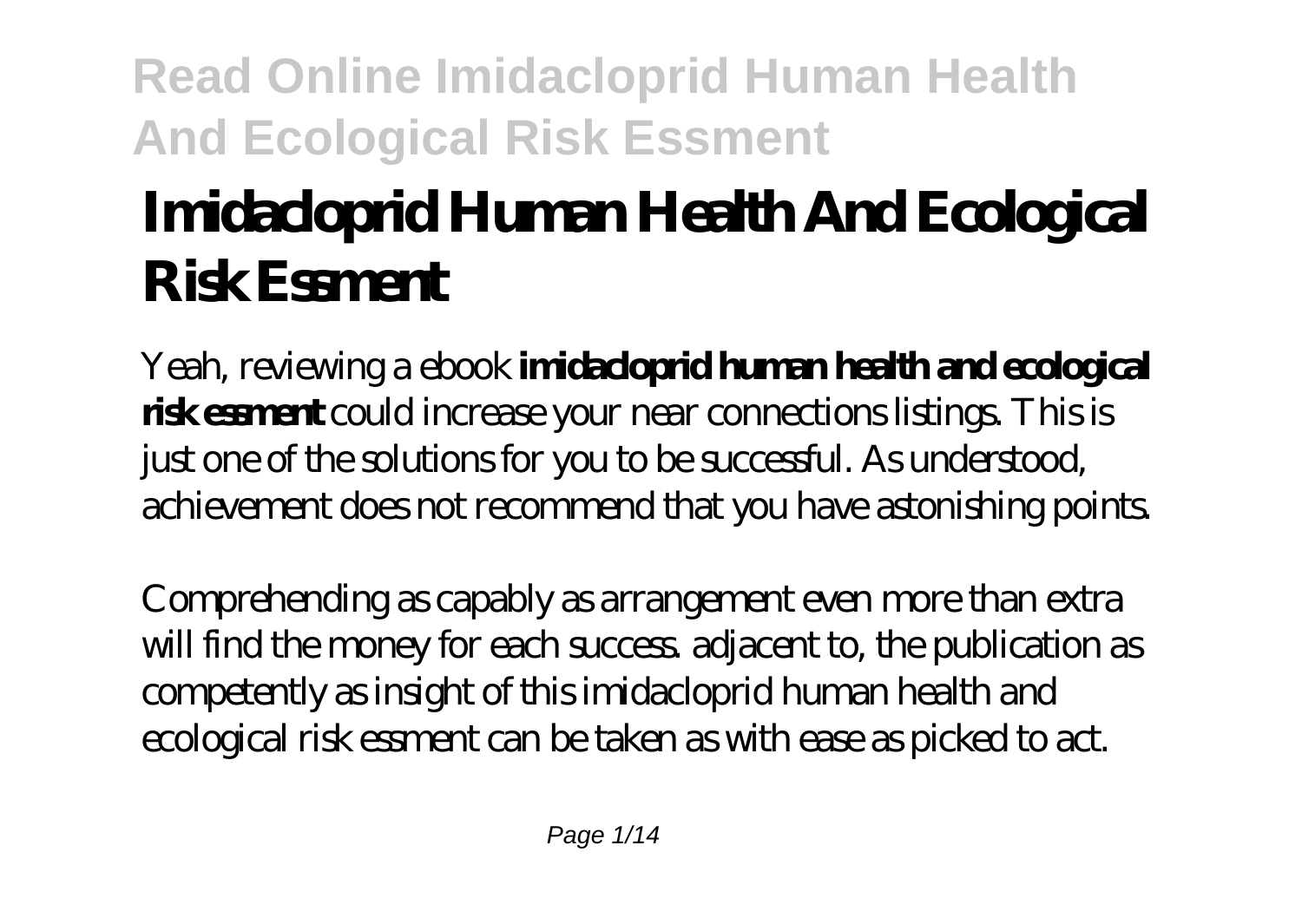Anthropogenic Influences on the Role of a Top Predator Imidacloprid and Its Global Environmental Threat BL 232: Week 1 CH 1: The Nature of Ecology Ecological Health Drives Human Health **CSEB Webinar: \"Eco-Epidemiology: Connecting Ecosystem Health to Human Health\"**

The Environment and Human Health How to Remove Mealy Bugs from Hibiscus Plant || Fun Gardening

Neonicotinoids: The New DDT?

Val Beasley — One Toxicology: Domestic and Wild Animals Are Sentinels for Human BeingsInsecticide for Sucking Chewing Pests | Syngenta Alika *Biodiversity Loss, Human Health and Social Conflict: Justin Brashares* WHO and the importance of biodiversity for human health A tour through my bee-friendly garden in July Do <u>we really need pesticides? - Fernan Pérez-Gárlvez How Meat</u>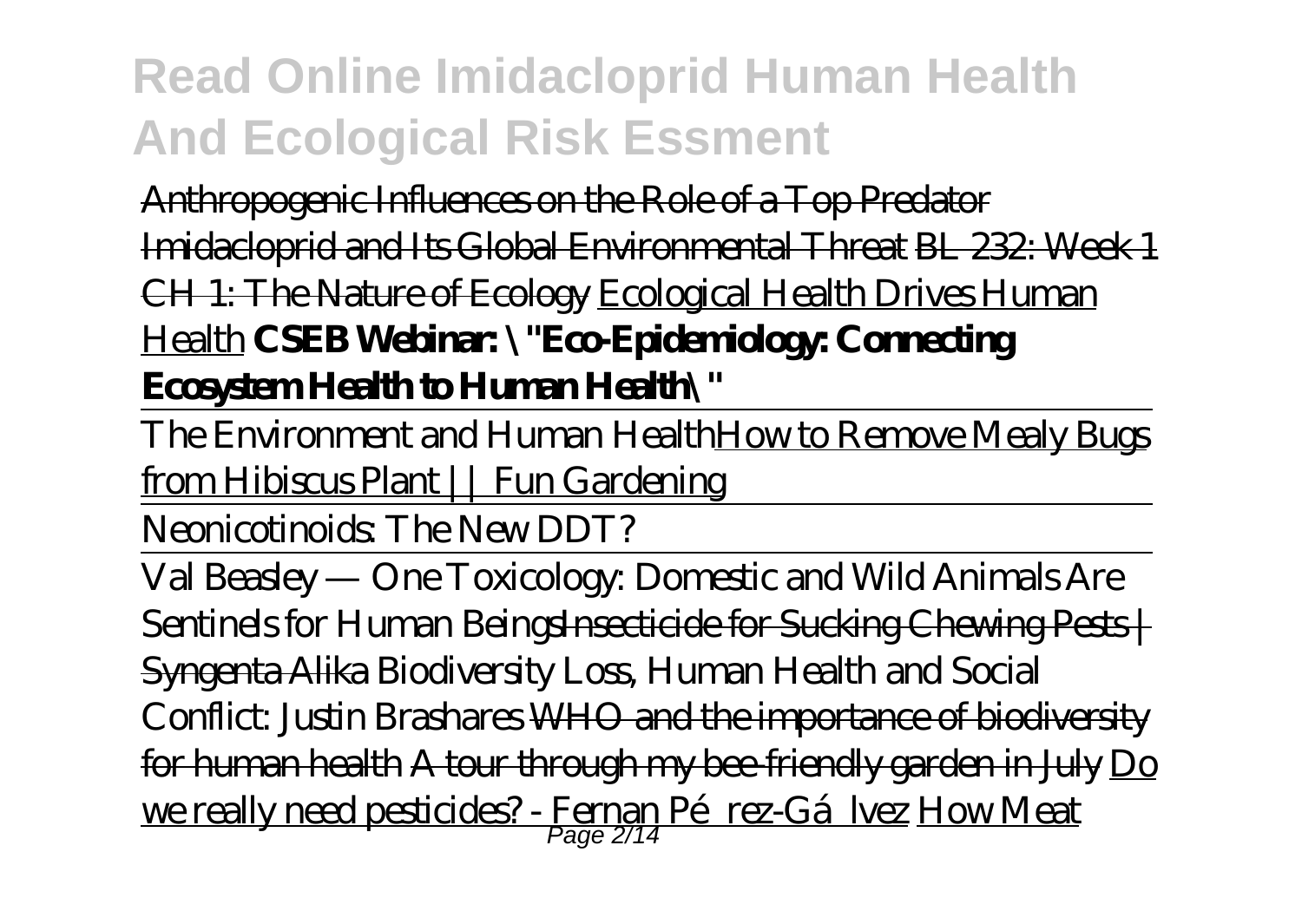Eaters View Themselves As Angels Dairy Gives You Diabetes?! Tom Hanks \u0026 Nick Jonas (Type 1 and 2) *How to make a bumblebee nest box Kishi Bashi - Full Performance (Live on KEXP)* A Zest for Pests…Pesticides, the Environment, and You The Reason Pesticides May Be Worse Than You Think! Human  $im$ pacts on Biodiversity | Ecology and Environment | Biology | FuseSchool Silent Spring at 50: The False Crises of Rachel Carson (Richard Tren) **Understanding social-ecological systems** Allan S. Felsot - This Is Not Your Father's Pesticide *GMOs Aren't the Solution: 5 Up-to-Date Reasons* (Eco) toxicological problems regarding pesticides, their chronological summary and main examples

Don Huber Keynote\"Micro Management\" ~ Canntalk E<del>ducational Lecture Series World Bee Day 2020 \"Bee declines</del><br>Page 3/14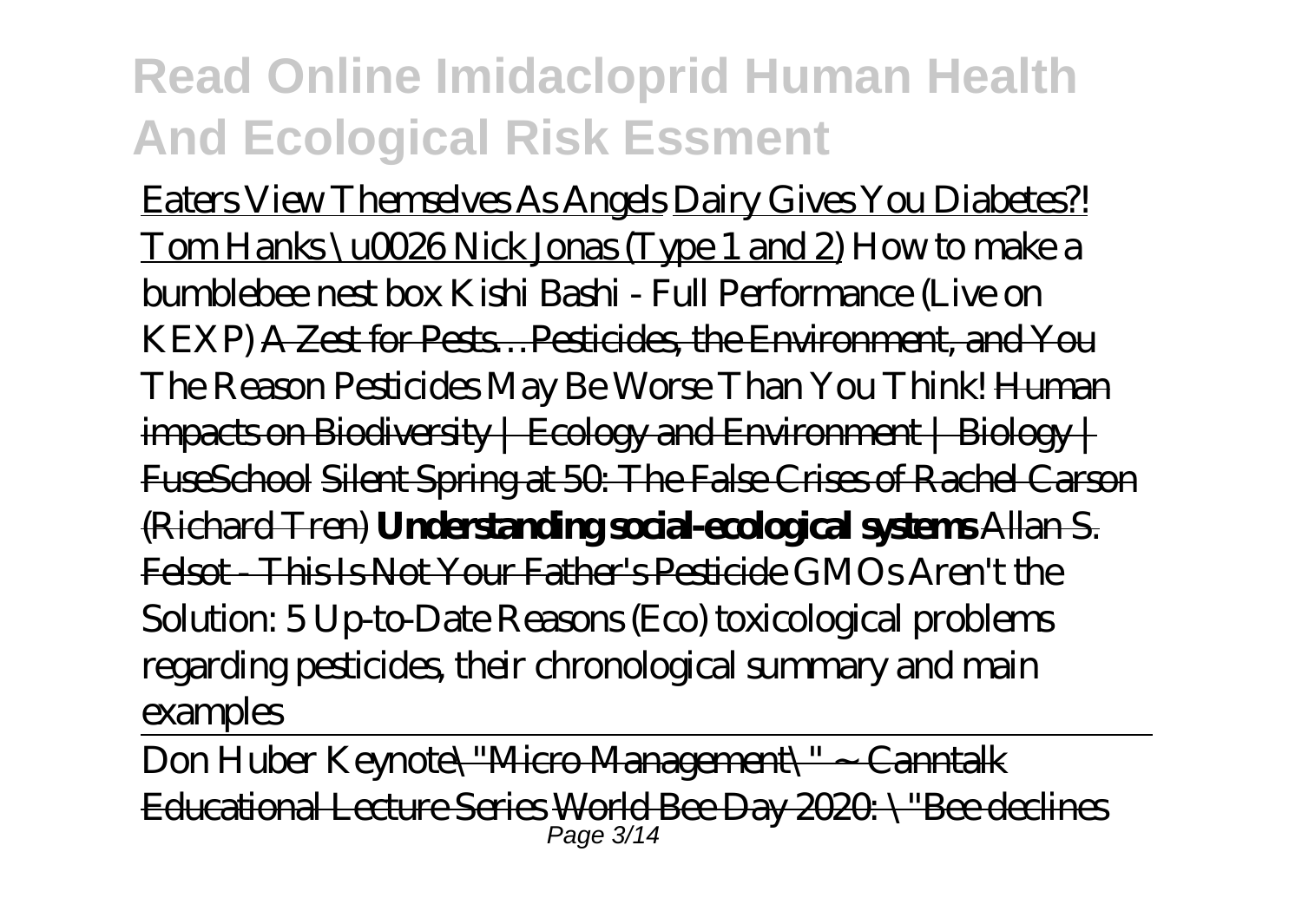and pesticides\" by Dave Goulson (University of Sussex, UK) Soil Not Oil Conference ~ Richard Heinberg, Ann Lopez \u0026 Ray Seidler*Imidacloprid Human Health And Ecological* Attachment 3: Imidacloprid (Soil Injection, Clay and Loam) – EXCEL Worksheets for Human Health and Ecological Risk Assessments, SERA EXWS 04-43-24-03c, Version 4.03. Attachment 4: Imidacloprid (Any Applications Method, Sand) – EXCEL Worksheets for Human Health and Ecological Risk Assessments, SERA EXWS 04-43-24-03d, Version 4.03.

*Imidacloprid Human Health and Ecological Risk Assessment ...* imidacloprid formulation. Dose Estimate: ≈5240 mg or 76 mg/kg bw assuming 70 kg. Elevated temperature (100.4  $\degree$  F), rapid heartbeat. Normal blood profile except for low potassium (2.9 Page 4/14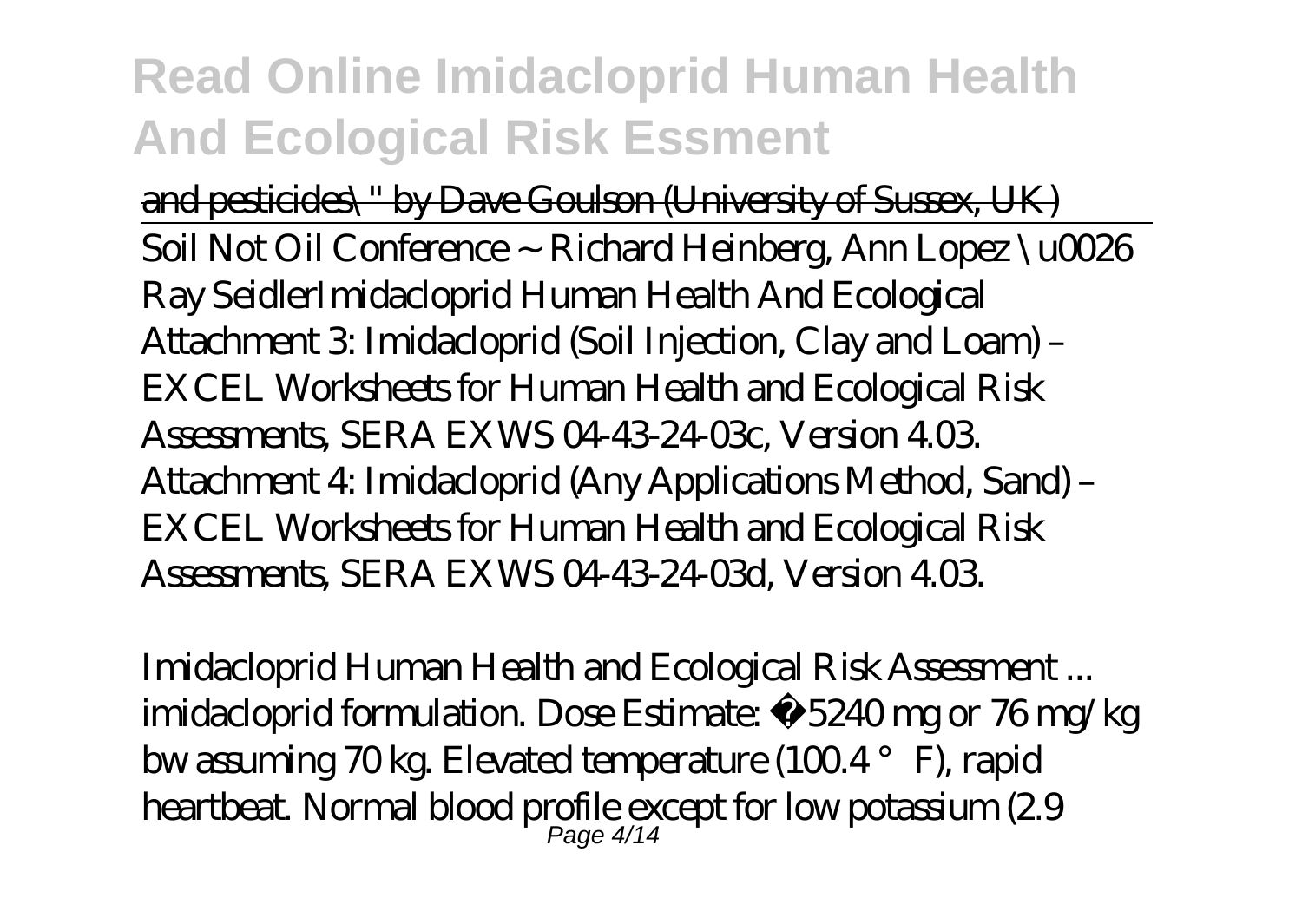mEq/L). Recovery and discharge after 5 days in hospital. No aggressive supportive care reported. David et al. 2004 Male, in 70s, 56 kg Japan

*Imidacloprid: Human Health and Ecological Risk Assessment ...* Exposure: Effects of imidacloprid on human health and the environment depend on how much imidacloprid is present and the length and frequency of exposure. Effects also depend on the health of a person and/or certain environmental factors.

### *Imidacloprid Technical Fact Sheet*

Imidacloprid Human Health And Ecological Risk Assessment 70 kg. Elevated temperature (1004 $^{\circ}$  F), rapid heartbeat. Normal blood profile except for low potassium (2.9 mEq/L). Recovery and Page 5/14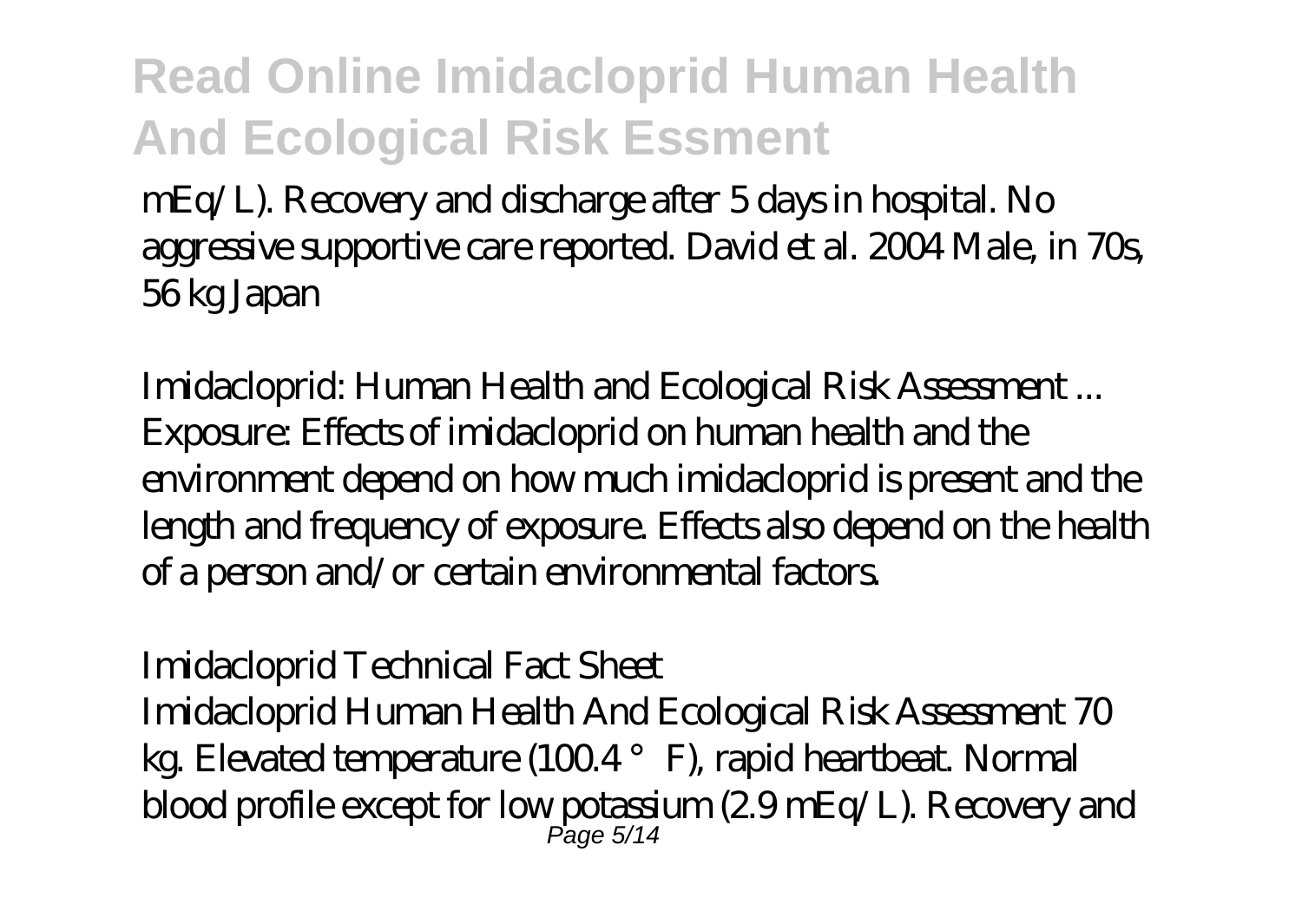discharge after 5 days in hospital. No aggressive supportive care reported. David et al. 2004 Male, in 70s, 56 kg Japan Imidacloprid: Human Health ...

*Imidacloprid Human Health And Ecological Risk Assessment* Imidacloprid: Human Health and . Ecological Risk Assessment . Corrected FINAL REPORT . Submitted to: Dr. Harold Thistle . USDA Forest Service . Forest Health Technology Enterprise Team . 180 Canfield St. Morgantown, WV 26505 . Email: hthistle@fs.fed.us . USDA Forest Service Contract: AG-3187-C-12-0009. USDA Forest Order Number: AG-3187-D-14-0145

*Imidacloprid Risk Assessment* Page 6/14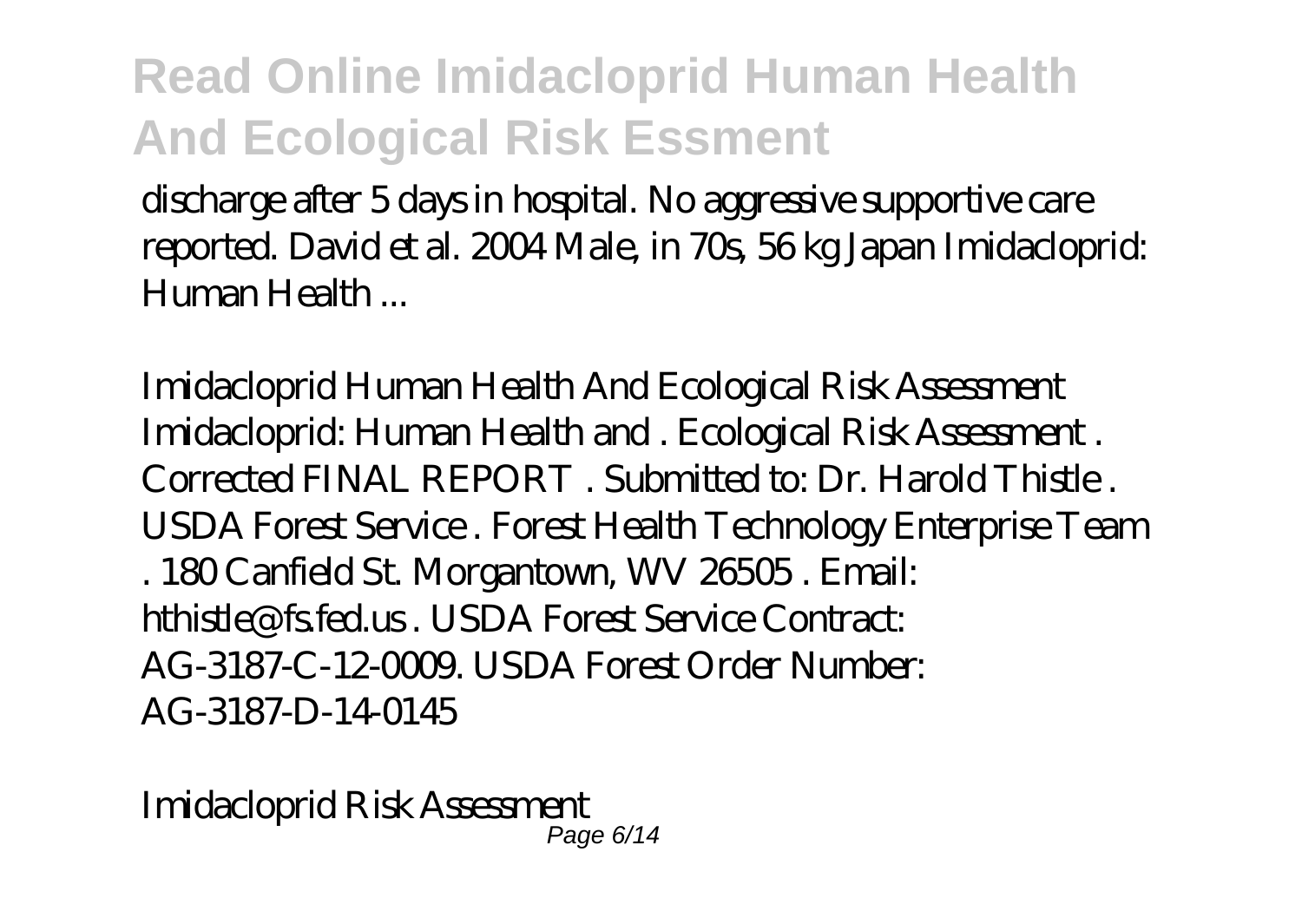imidacloprid human health and ecological risk assessment can be one of the options to accompany you like having new time. It will not waste your time. recognize me, the e-book will enormously way of being you extra situation to read. Just invest little epoch to open this on-line publication imidacloprid human health and ecological risk assessment as Page 1/11

*Imidacloprid Human Health And Ecological Risk Assessment* Read Online Imidacloprid Human Health And Ecological Risk Assessment AG-3187-C-12-0009. USDA Forest Order Number: AG-3187-D-14-0145 Imidacloprid Risk Assessment Imidacloprid is an insecticide that was made to mimic nicotine. Nicotine is naturally found in many plants, including tobacco,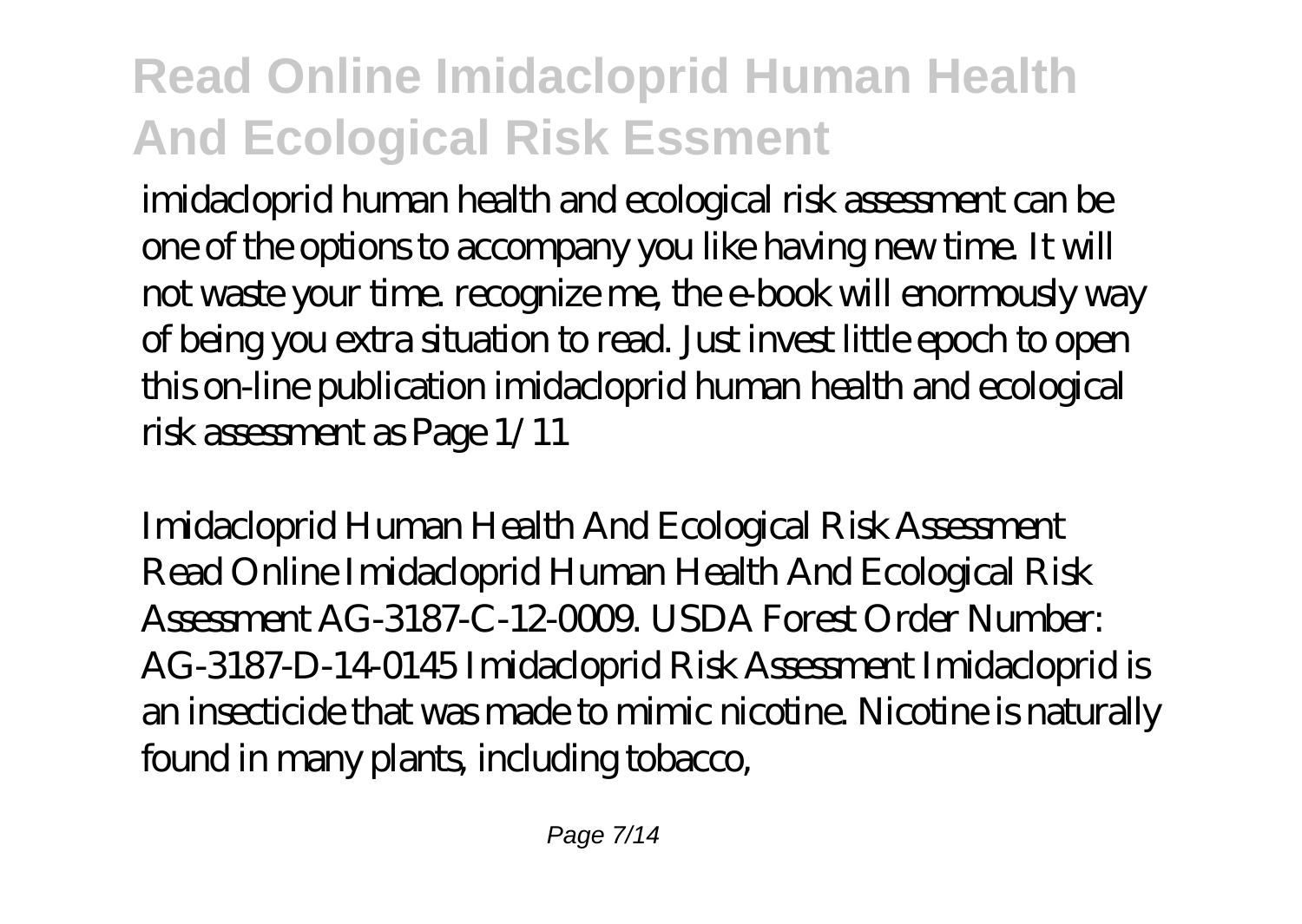*Imidacloprid Human Health And Ecological Risk Assessment* Imidacloprid is an insecticide approved for use in the EU with certain restrictions for flowering crops. It is highly soluble, nonvolatile and persistent in soil. It is moderately mobile. It has a low risk of bioaccumulating. It is highly toxic to birds and honeybees. Moderately toxic to mammals and earthworms. It is non-toxic to fish.

### *Imidacloprid (Ref: BAY NTN 33893)*

Four studies identified in this review reported an association between chronic environmental exposure to IMI, THX, or Ndesmethyl-acetamiprid (DMAP), a metabolite of ACE, and an adverse human health effect (Carmichael et al. 2014; Keil et al. 2014; Marfo et al. 2015; Yang et al. 2014). Page 8/14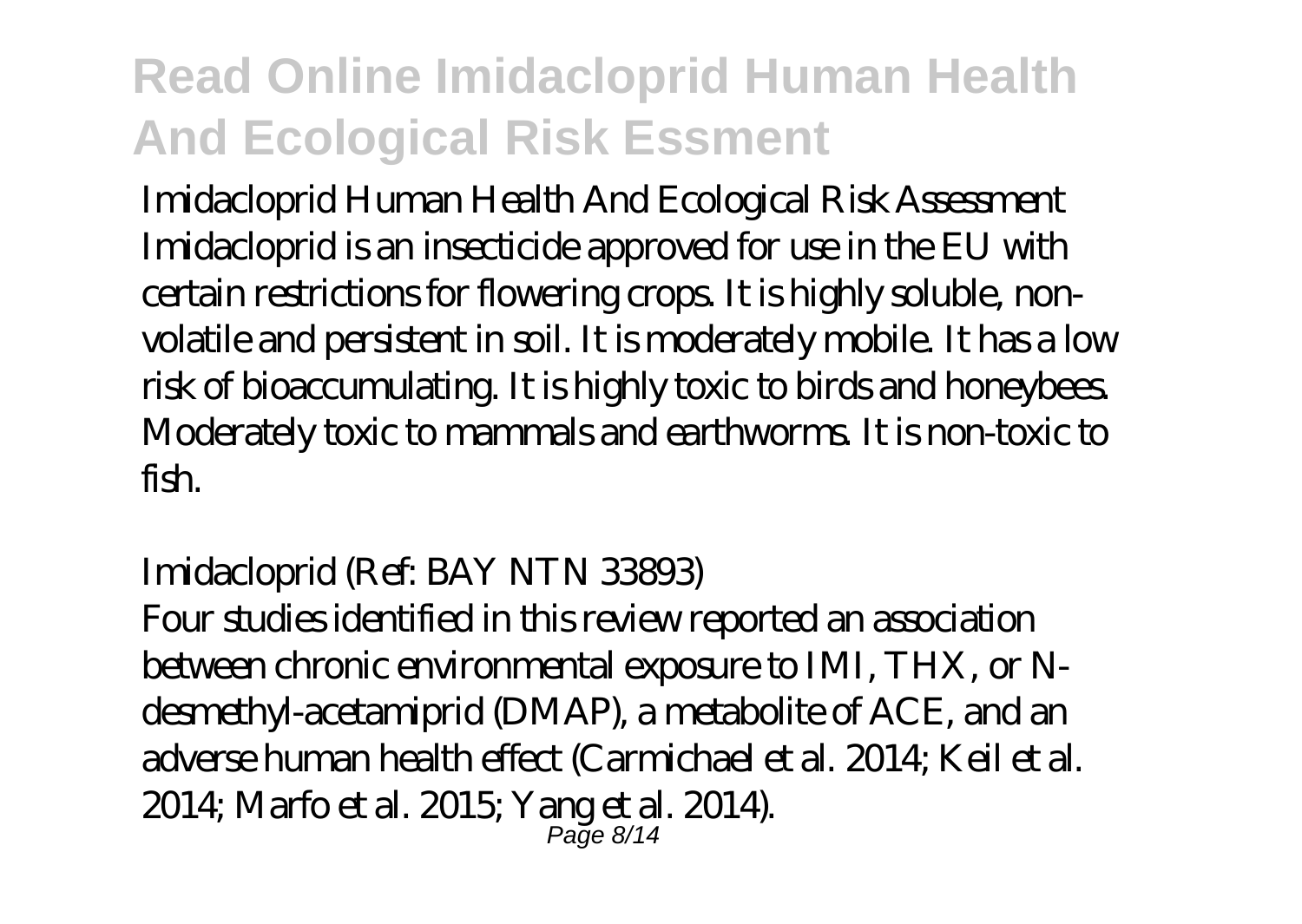### *Effects of Neonicotinoid Pesticide Exposure on Human ...*

showed that imidacloprid is an agonist to the acetylcholine receptors that regulates the endocrine system in the brain (Reference 1). Mutagenicity studies showed that imidacloprid is not mutagenic or genotoxic, but may make an organism more susceptible to DNA damage (Reference 3).

## *Imidacloprid Review Date: CAS - Thurston County* The comment period for the draft human health and non-pollinator ecological risk assessments for imidacloprid, as well as various supporting benefits-related registration review documents, opened on December 21, 2017 for an initial 60-day public comment period. 1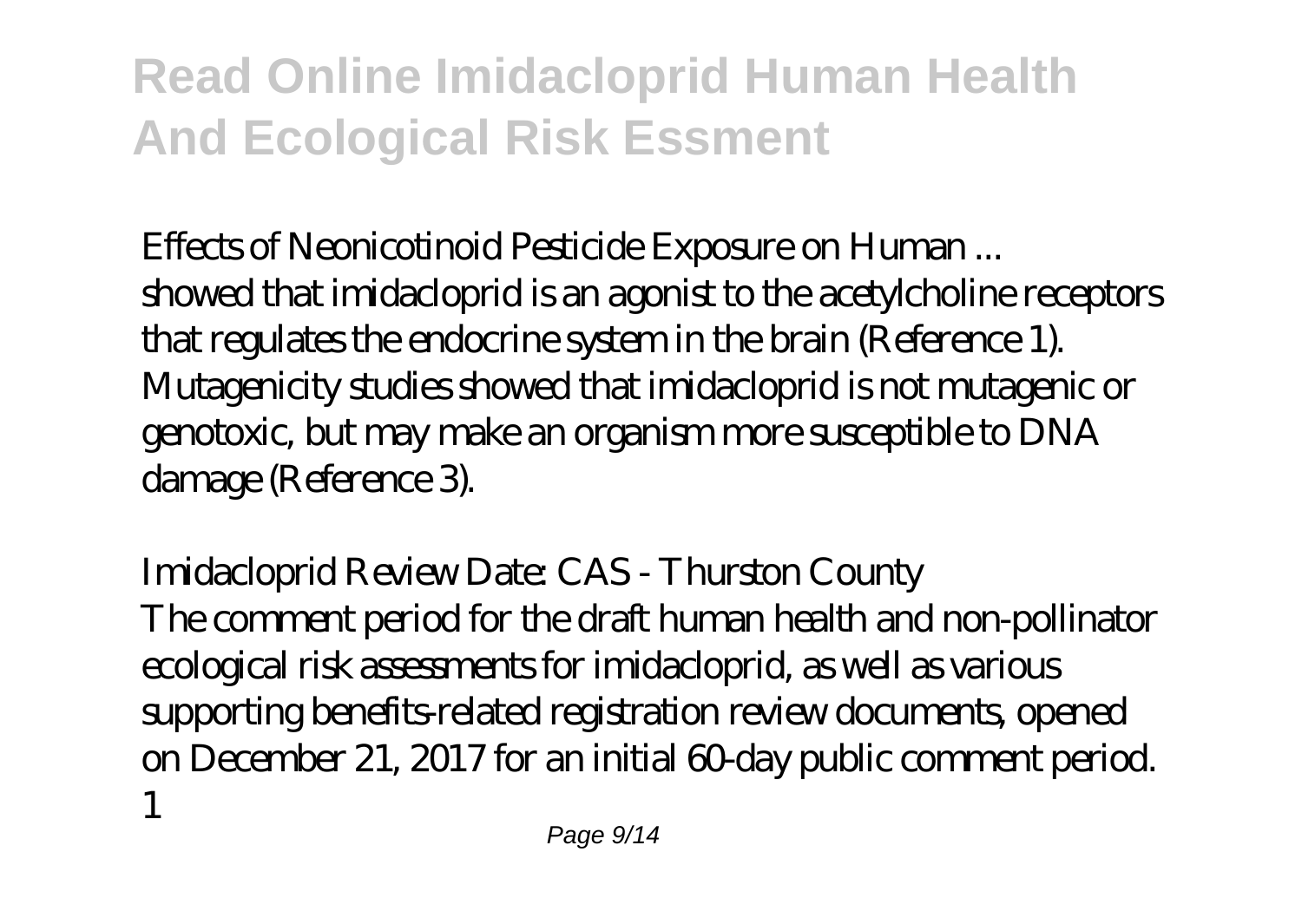*Imidacloprid Proposed Interim Registration Review Decision ...* Imidacloprid is a systemic insecticide that acts as an insect neurotoxin and belongs to a class of chemicals called the neonicotinoids which act on the central nervous system of insects. The chemical works by interfering with the transmission of stimuli in the insect nervous system. Specifically, it causes a blockage of the nicotinergic neuronal pathway. By blocking nicotinic acetylcholine receptors, imidacloprid prevents acetylcholine from transmitting impulses between nerves, resulting in the

### *Imidacloprid - Wikipedia*

March 2018 - Notice of Initiation of Human Health Risk Assessment for the Active Ingredient Imidacloprid (PDF) 2015 – Page 10/14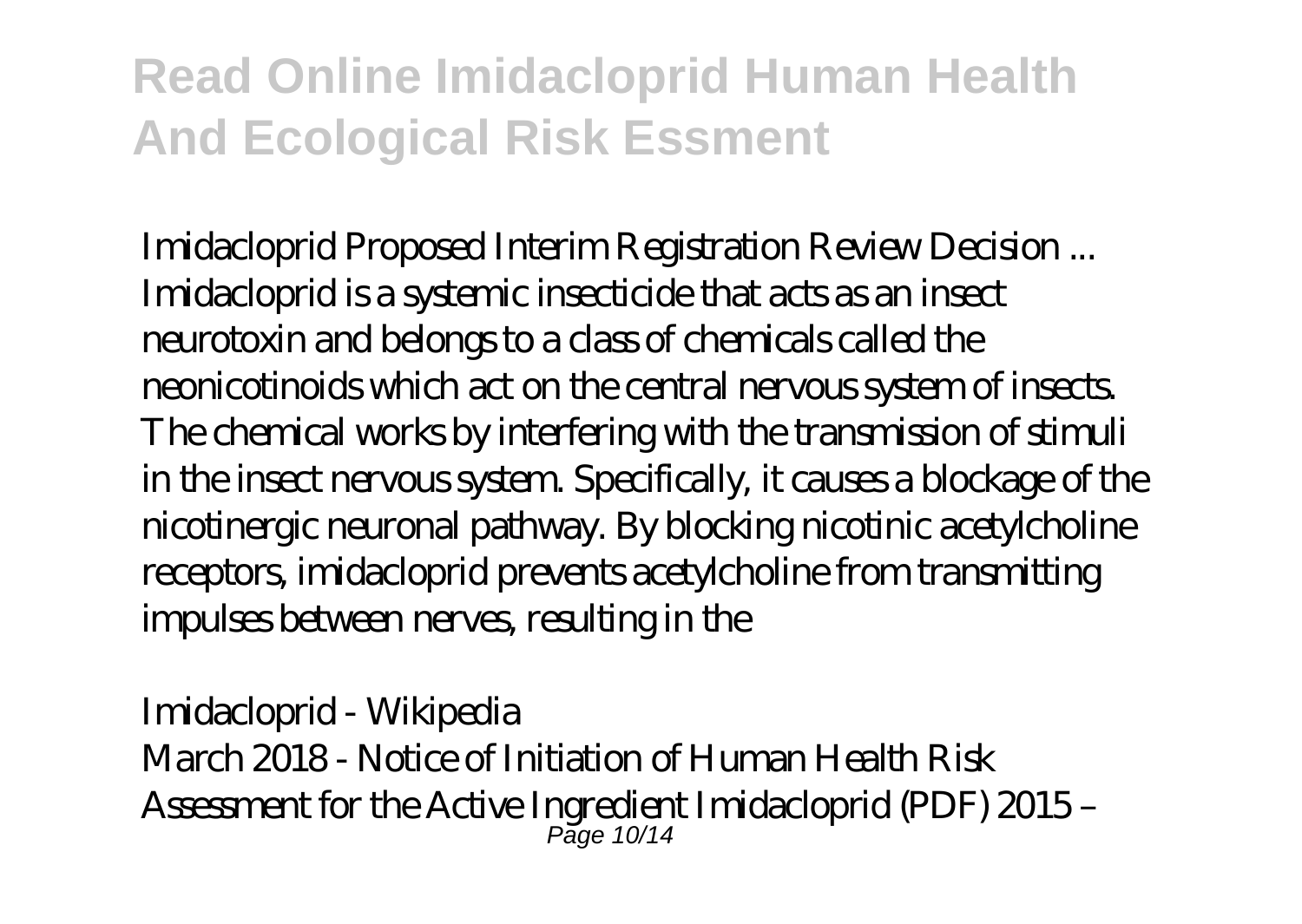Imidacloprid and Fipronil Insecticides, Comparison of In Vivo Toxicity Endpoints and ToxCast Profiles (PDF) November 2001 – Initiation of Risk Assessment Process for the Active Ingredient Imidacloprid

*Active Ingredient: Imidacloprid - Human Health Risk ...* Chlorpyrifos - an organophosphate compound that impacts human vision, causes neurological toxic effects and is linked to developmental disorders in infants (Landrigan et al., 2019) - was recorded at 22–73% frequencies in sampled produce from Argentina, Bolivia, China, Thailand or Nepal (Skretteberg et al., 2015, Skovgaard et al., 2017; Supplementary Table 1).

*Resolving the twin human and environmental health hazards ...* Page 11/14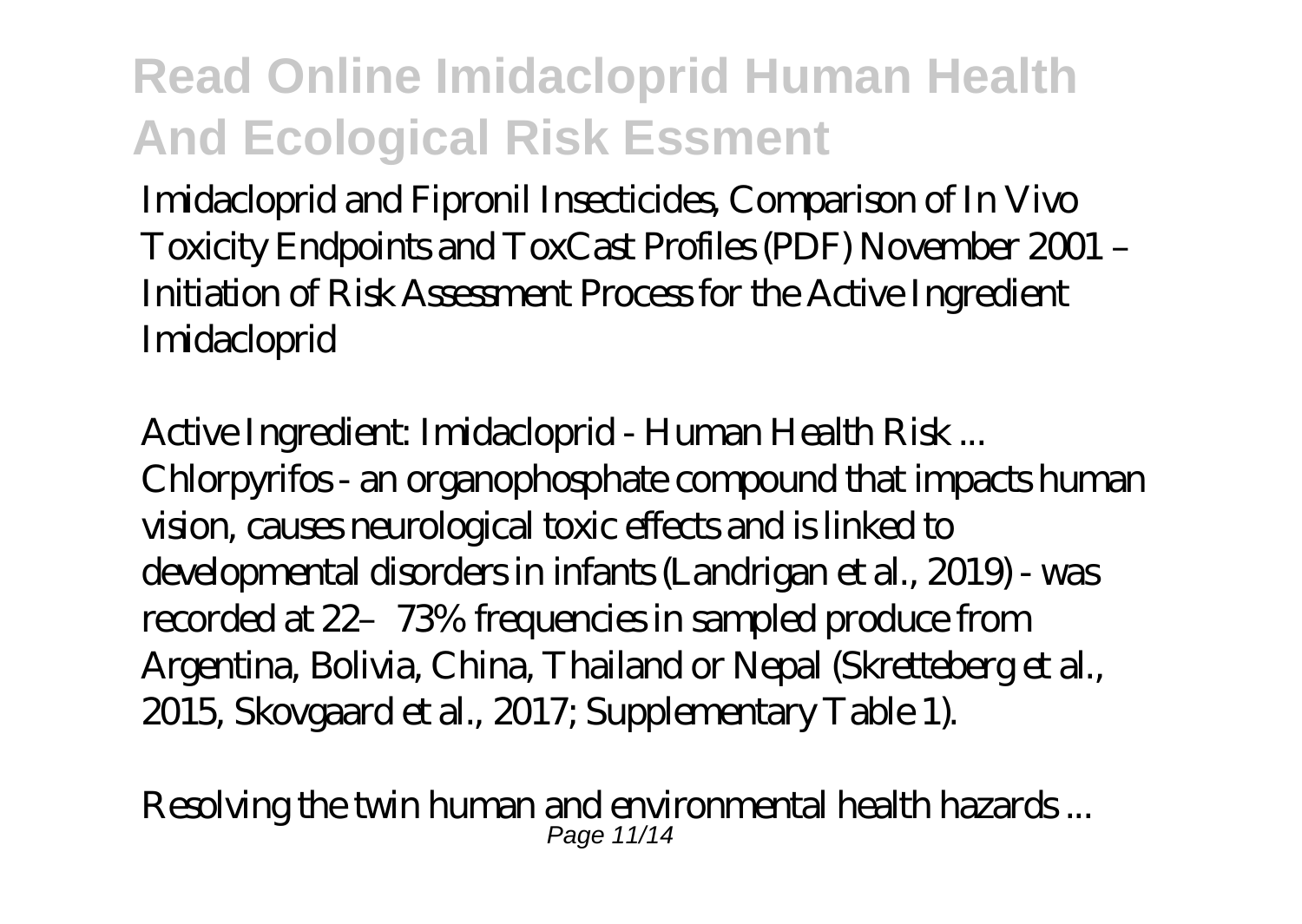Preliminary pollinator-only risk assessments for these chemicals were published for comment in 2016 and 2017, and preliminary human health and ecological assessments (for aquatic species only) for imidacloprid were also released in 2017. The Agency is also releasing new cotton and citrus benefits assessments for foliar applications of the neonicotinoids as well as its response to public comments on the 2014 Benefits of Neonicotinoid Seed Treatment to Soybean Production .

*EPA Releases Neonicotinoid Assessments for Public Comment ...* Imidacloprid is an insecticide approved for use in the EU with certain restrictions for flowering crops. It is highly soluble, nonvolatile and persistent in soil. It is moderately mobile. It has a low risk of bioaccumulating.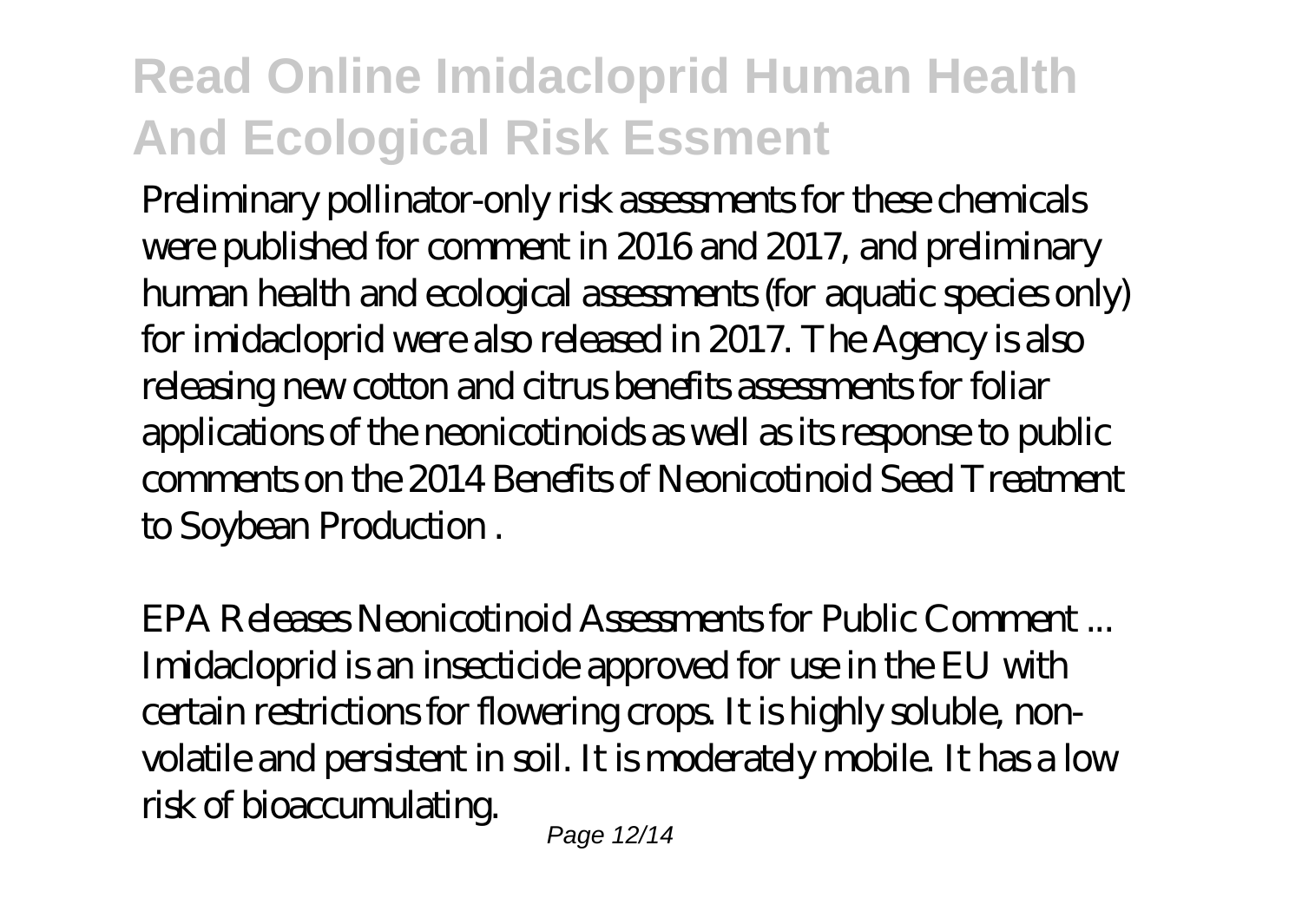### *Imidacloprid (Ref: BAY NTN 33893)*

Imidacloprid is a neonicotinoid insecticide used for the control of sucking insects on a large variety of agricultural and nonagricultural sites, including vegetable crops, tree nuts, tree fruits, stone fruits, Start Printed Page 2213 cotton, tobacco, grapes, citrus, turf, and ornamentals.

*Federal Register :: Imidacloprid Registration Review ...* A human health risk assessment for imidacloprid concluded that human health risks were within acceptable limits. Case study: Neonicotinoids (Public Health Ontario, 2015)